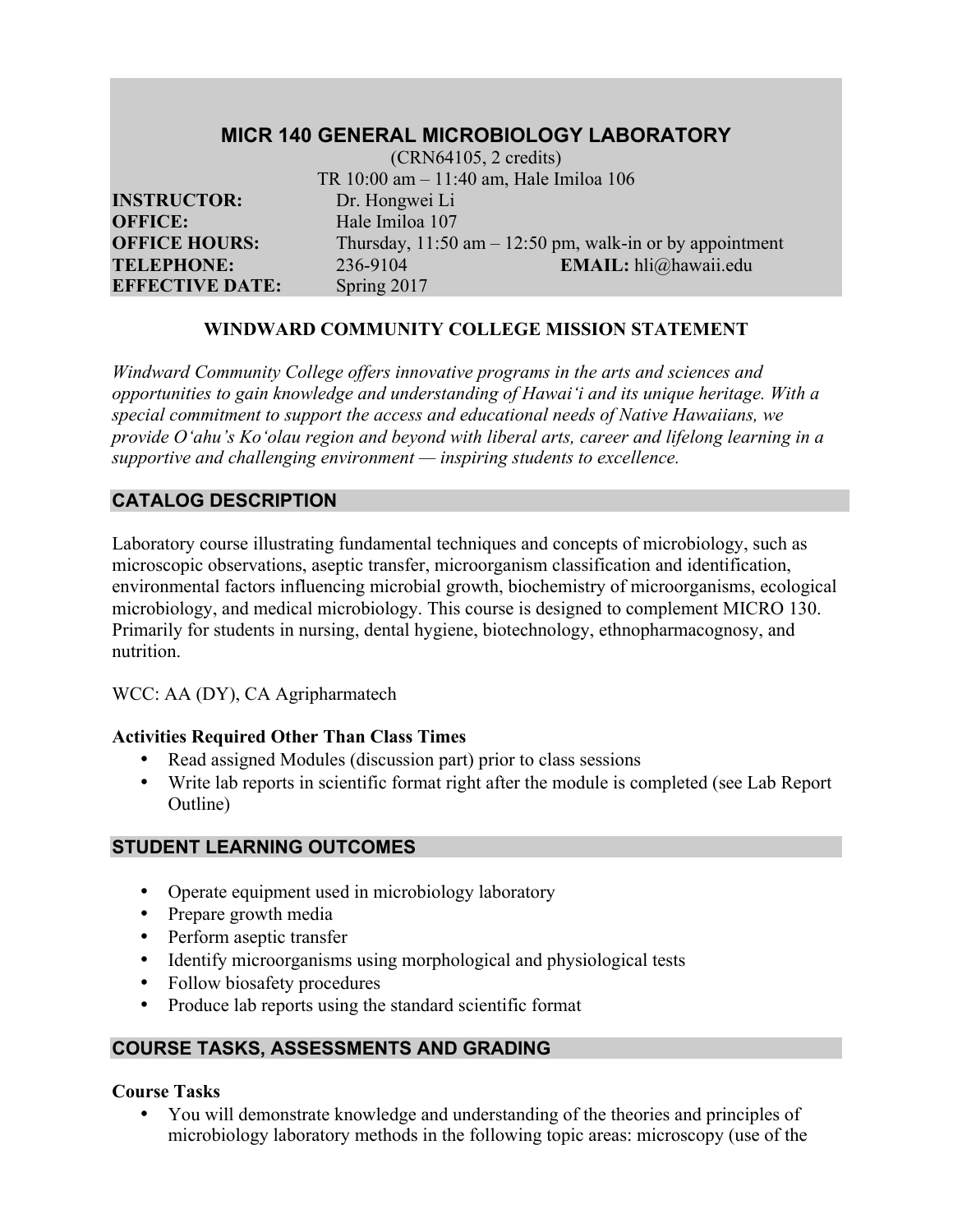microscope, slide preparation, staining, etc.), classification of microorganisms (e.g., bacteria, and fungi), aseptic culture methods (media preparation, aseptic transfers, isolation, culture maintenance, etc.), environmental influences (e.g., temperature, ultraviolet light, antiseptics, disinfectants, and antibiotics), biochemical activities of microorganisms (e.g., fermentation, nitrate reduction, hydrogen sulfide production, dehydrogenase activity, urease activity, exoenzyme activity, etc.), ecological microbiology (e.g., analyses of coliforms from natural waters), and isolation/identification of microorganisms.

• You will also demonstrate the acquisition of microbiology laboratory skills by (1) the establishment and proper maintenance of stock cultures throughout the semester and (2) the identification of bacterial unknowns.

#### **Student Responsibilities**

- You are expected to attend all laboratory sessions and participate in all activities, working in a group, and complete all course assignments on time.
- You are expected to be prepared in advance when you arrive at class. Being prepared includes the followings: having already read text materials (e.g., lab manual: discussion part, and handouts) assigned for that day's activities; and bringing required work materials (pen, colored pencils, lab manual).
- You also need to purchase a lab coat, a goggle, masks and gloves.
- Any changes in the course schedule, such as examination dates, deadlines, etc., will be announced ahead of time in class. It is your responsibility to be informed of these changes.

#### **Assessments**

#### • *Laboratory Participation*

You are required to actively participate in all lab activities, and expected to work in groups, safely and efficiently in the laboratory. You will be graded on laboratory attendance, level of participation, and performance in laboratory practices. Because of difficulties in setting up laboratory materials, some scheduled laboratory activities cannot be given an alternative assignment for making up if you miss those labs. Failure to participate in a scheduled laboratory session, or its approved make-up activity, will result in a **4 POINT DEDUCTION** for each session missed (without doctor's note or formal notification).

#### • *Laboratory Reports*

A laboratory report should contain following sections, *Title, Introduction, Procedure, Results,* and *Discussion/Conclusion*. The section *Results* may include diagrams or drawings of colony morphology (shapes, margins, elevations) on agar plates, microbial shapes through microscopic observations, bacterial growth patterns in liquid cultures, result from physiological tests. All reports are kept in a folder, must be completed after each lab session and turned in on exam days.

#### • *Identification of Unknown Bacteria*

Using methods learned in this course (e.g., colony characteristics, cellular characteristics, differential staining, features of growth and biochemical reactions) to identify unknown bacteria.

## • *Quizzes/assignments*

There are five quizzes/assignments will be given through Laulima, and the time will be announced at least one day ahead.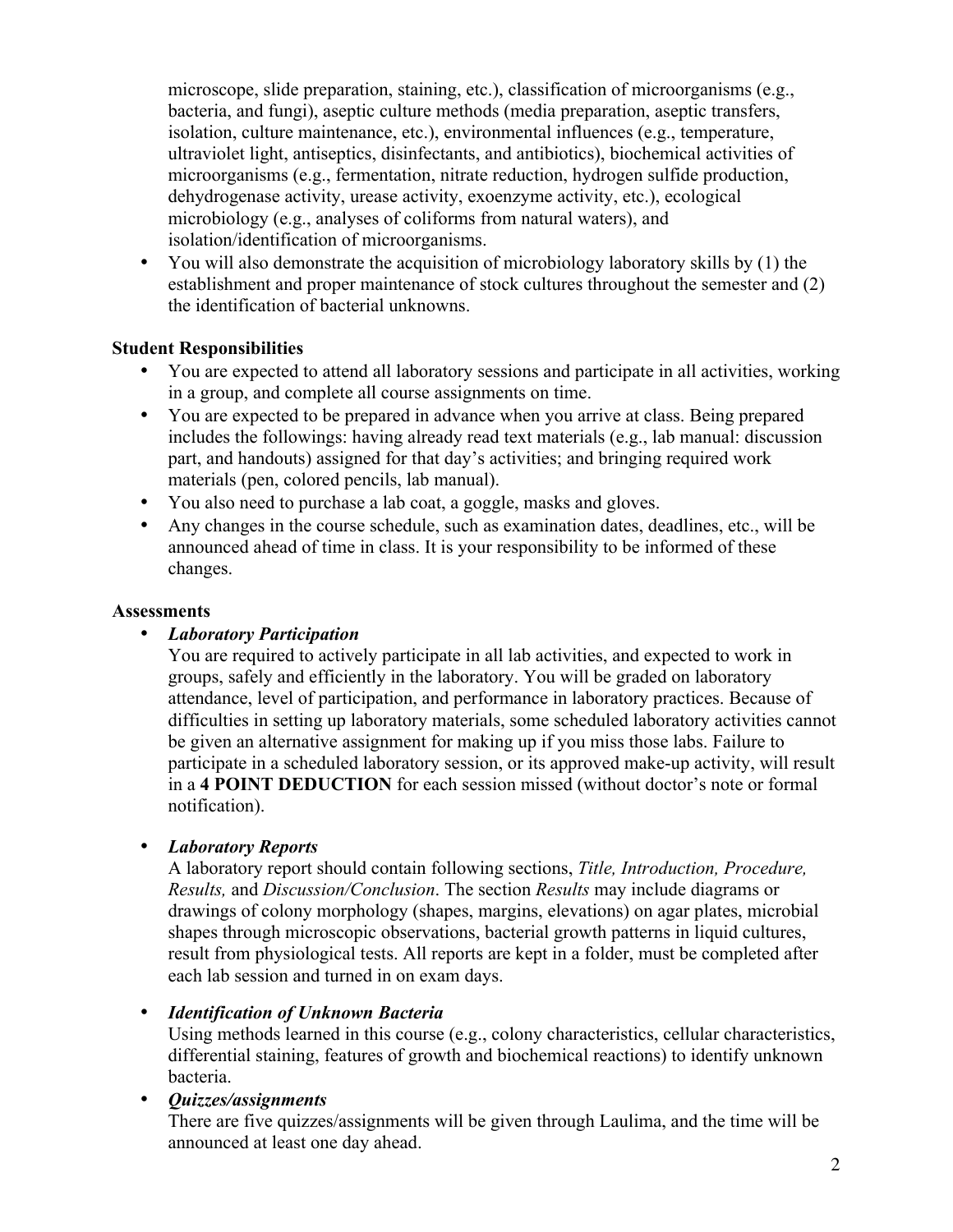#### • *Scientific report*

Completion of a scientific report on a course-based research project: you are required to conduct research on a given topic and write a scientific report.

• *Exams*

There are a total of three exams (two midterms and one final), and the format of exams includes Multiple Choice, Fill-in-the-blank, Matching, short answers, and hand-on tests. Make-up exam will be permitted only when there is a legitimate excuse (such as illness or emergency; doctor's note is required). *No early or make-up exam for the final.*

#### **Grading**

• The total possible points:

| Laboratory participations | 100 | points     |  |
|---------------------------|-----|------------|--|
| Lab reports               | 100 | points     |  |
| Bacteria identification   | 50  | points     |  |
| Quizzes/assignments (5)   | 50  | points     |  |
| Scientific Report (1)     | 100 | points     |  |
| Exams $(3)$               | 300 | points     |  |
| Total                     |     | 700 points |  |

• Grading is based on the percentage of total points earned. Final Grades will be assigned as follows:

| A $90-100\%$  | $B = 80 - 89\%$ | $C = 70 - 79\%$ |
|---------------|-----------------|-----------------|
| D $60 - 69\%$ | $F = 0 - 59\%$  |                 |

I (incomplete) grade is given at the instructor's option when a student has failed to complete a small part of a course because of circumstances beyond his or her control. It is **your responsibility** to make up the incomplete work with a minimum level (or better) of achievement. Failure to satisfactorily make up incomplete work within the appropriate time period will result in a grade change for "I" to the contingency grade identified by the instructor (see catalog).

## **LEARNING RESOURCES**

**Lab materials:** https://laulima.hawaii.edu/portal

Reference text:

- Beisher, L., 1996. *Microbiology in practice: a self-instructional laboratory course.* 6<sup>th</sup> edition. HarperCollins Publishers, Inc., New York, New York.
- Cappuccino et al., 2014. Microbiology: a laboratory manual. Pearson,  $10^{th}$  edition.

#### **DISABILITIES ACCOMMODATION STATEMENT**

*If you have a physical, sensory, health, cognitive, or mental health disability that could limit your ability to fully participate in this class, you are encouraged to contact the Disability Specialist Counselor to discuss reasonable accommodations that will help you succeed in this class. Ann Lemke can be reached at 235-7448, lemke@hawaii.edu, or you may stop by Hale 'Akoakoa 213 for more information.*